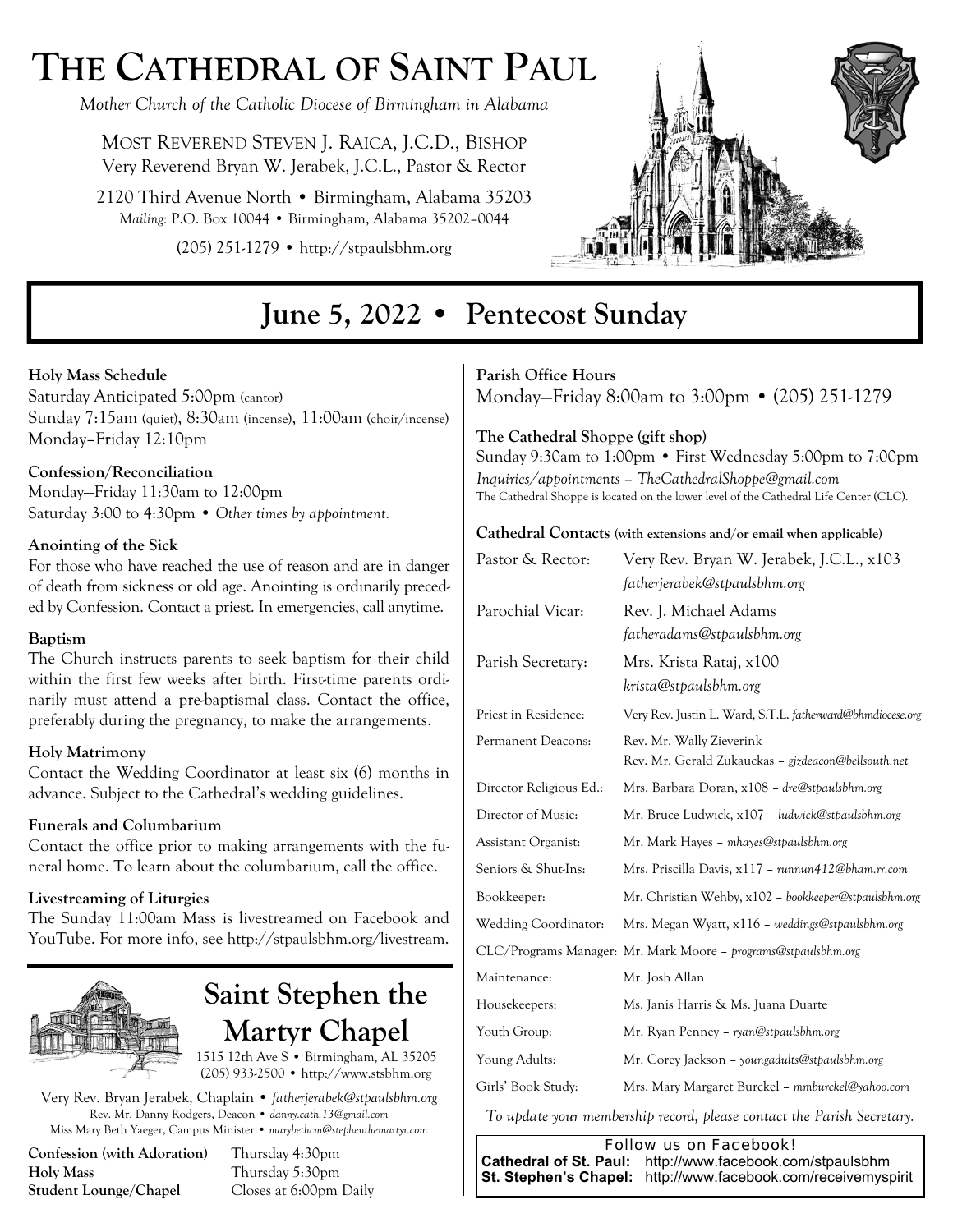



#### **SNACK BAGS FOR OUR NEIGHBORS IN NEED**

Please consider helping us by donating snack bags for our Neighbors in Need! Our Snack Bag Ministry is a great opportunity for individuals, families and parish groups to participate in our effort to serve the 75-100 people who come to us each week for food. We welcome anyone who feels called to help with this ministry to call the office for more information. Thank you!

#### **First Light Shelter for Homeless Women and Children**

DID YOU KNOW that volunteers from the Cathedral have faithfully provided dinner to the women and children staying at First Light for more than 30 years? We currently have 7 meal teams that cook and serve for one week every other month. This is a wonderful opportunity to share the gift of Christ's love to those in need! Our upcoming dates to serve are June 12-18, August 14-20, October 9- 15 and December 11-17.

If you are interested in learning more about this ministry, please email Nancy Heck-npheck@bellsouth.net

#### **Italian American Heritage Society**

Everyone of Italian Heritage is invited to the Italian-American Heritage Society, which meets on the second Sunday of each month at 2 P.M. at Our Lady of Sorrows Parish Hall. Please join us in our celebration of our shared heritage. The next few meetings are scheduled for June 12, July 10, August 14 and September 11. For further information, please call Mary Jo Fritts at 205 222-3443.

#### **SAFETY OF CHILDREN IN CHURCH**

A reminder: we strongly encourage parents to accompany children to and from the restroom, should a trip there become necessary during any visit to the Cathedral. Thank you!

**We are resuming pot luck lunches on a quarterly basis beginning** on Sunday, June 12th! Please join us after the 11:00am Mass for **food and fellowship. All are welcome! Please bring something to share. Hope to see you!** 

## Catholic Kids Week **Plus**

Catholic Kids Week **Plus** consists of two separate programs:

- A) for rising  $4K$  to rising  $5<sup>th</sup>$  graders
- B) for rising  $6<sup>th</sup>$  graders through rising  $12<sup>th</sup>$  graders)

Program A for the younger children will meet June 13-16 (Monday through THURSDAY) from 9:00 a.m. — 12 noon, ending with a celebratory lunch after the 12:10 Mass on Thursday.

Program B for the older children will be a Totus Tuus type program and will begin Sunday evening, June 12, from 7 p.m. to 9 p.m.; Monday through Wednesday (June 13-15), 12:10 p.m. (Mass) to 3 p.m. and Thursday (June16) 12:10 p.m. (Mass) to end of celebratory lunch.

Please contact Barbara Doran: dre@stpaulsbhm.org or (205) 725-8163 (direct line) to receive the signup forms.

EWTN is hiring for many positions onsite in Irondale! Combine your faith and career at EWTN! We have the following positions available:

*Front Desk Reception, Administrative Assistant, Cash Management Specialist, Payroll Assistant, HR Generalist, Marketing Support Manager, Printing & Mailing Specialist, Program Scheduling Assistant, IT Support Technician (Tier I and II), Sr. Network & Systems Administrator, Custodian, Traffic Assistant – Entry-Level, will train!* 

For information on job requirements, go to https://www.ewtn.com/employment Please email cover letter, salary requirements & resume to humanresources@ewtn.com

#### **SYNODAL DIALOGUE**

On Wednesday, June 8, Bishop Raica and Father Jerabek will host a dialogue session for the upcoming Synod in the Vatican. Each Diocese has been asked to participate. Please plan to come and prayerfully share your ideas on the Church and her ministry in the world of today. A light supper will be served at 5:30pm, followed by the dialogue session, ending at 8:00pm.



*The Baptismal Preparation Class is at 9:45am in the CLC and the dates are as follows: June 12, Aug. 14, Oct. 16, and Dec. 11. Please call the office to sign up and for more information <i>before your baby is born!*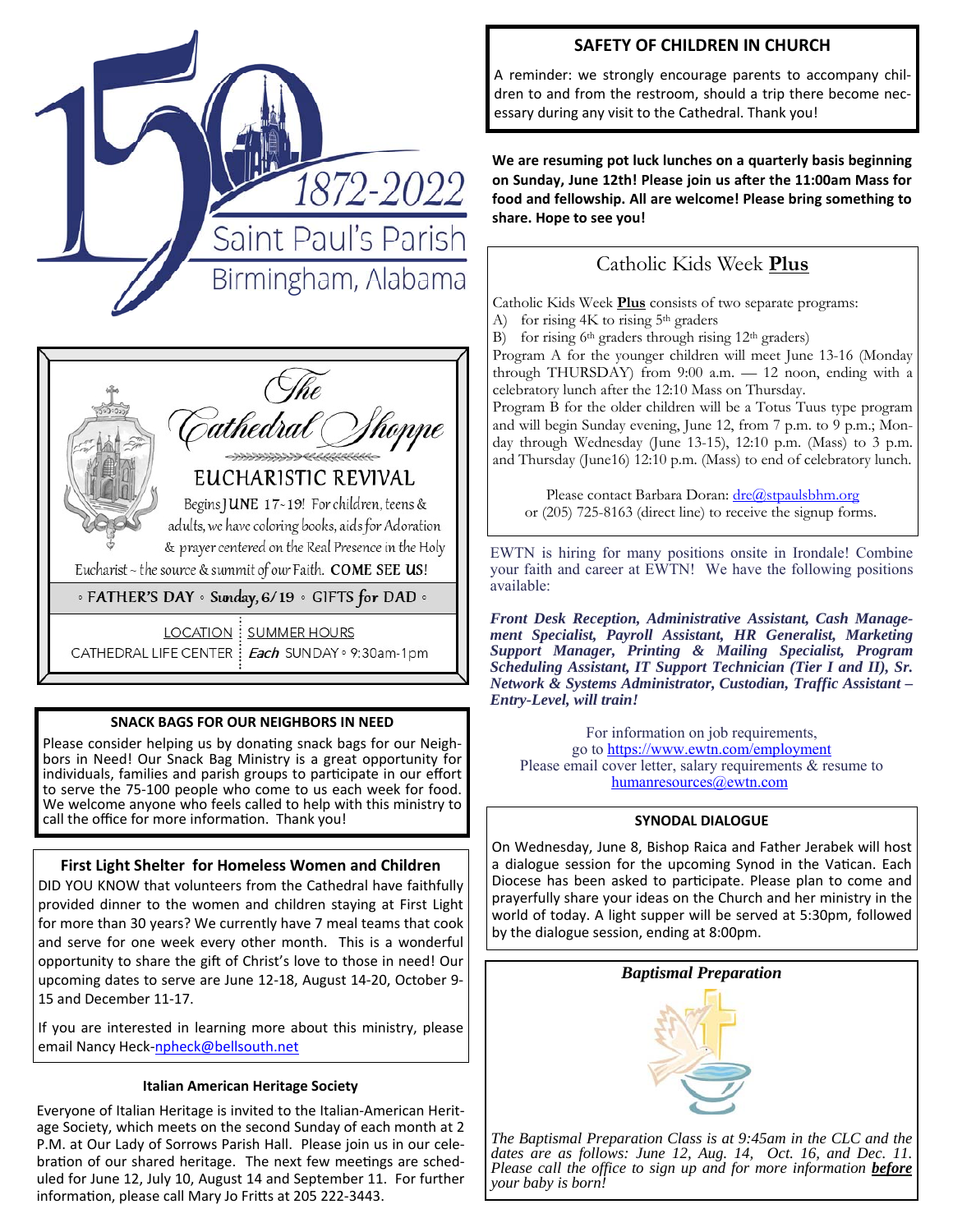## **The Knightly News... Fr. James E. Coyle Council #9862**



☆  $\star$ 

*Interested in learning more about the benefits of joining the Knights of Columbus? Please visit www.KOC9862.org or contact Jack Boggan at 706-1209. We are a group of dedicated men who are joined together by faith and community support.*

### **St. Thomas Aquinas Academy**

Enrollment for St. Thomas Aquinas Academy, a Catholic homeschool co-op that meets at the Cathedral, will run from June 1 through June 15. Our high school class offerings this year include Spanish, Biology, Chemistry, and Physics, as well as Art History, Chess, and Science Labs. For more information and to view the complete list of classes offered, visit https://staabhm.weebly.com/.

#### **Eucharistic Revival: My Flesh for the Life of the World**

The United State Conference of Catholic Bishops (USCCB) has called for a Eucharistic Revival, a three-year "grassroots revival of devotion and belief in the Real Presence of Jesus in the Eucharist." Particularly right now, the bishops feel the Church in the United States needs  $(1)$  healing,  $(2)$  unity,  $(3)$  formation, and  $(4)$  sending. The mission of the revival is to renew the Church by enkindling a living relationship with the Lord Jesus Christ in the Holy Eucharist. Locally, we will prepare for the Eucharistic Revival with a Forty Hours Devotion, beginning June 17 at the Cathedral of St. Paul. The devotion will culminate with a Eucharistic procession through the streets of downtown Birmingham on June 19, the Feast of Corpus Christi, at 7 p.m. Everyone in the Diocese of Birmingham is invited to take part in the devotion and the procession. For more information, please visit *bhmdiocese.org*.

### **WeShare Online Giving**  https://stpaulsbhm.churchgiving.com

If you are interested in making your contributions stress-free through automatic deductions, consider trying our online giving program – WeShare. If you need assistance to set up, activate, or update your account, please contact our bookkeeper at bookkeeper@stpaulsbhm.org, and she will be happy to assist!

**Want to learn to ballroom dance?** Nick Slatsky and Elizabeth Skinner, parishioners of St. Paul's, will be teaching ballroom dancing to young adults aged 18+. Ballroom dancing is a great way to fellowship with your brothers and sisters in Christ and learn a new skill while your at it. No experience necessary!

Time: Mondays from 6-7 p.m. Location: CLC Ballroom Date: March 7th-June 27th Cost: \$5 per person Dance for March: Waltz



**Open to all young adults in the Diocese! For more informaƟon, contact Elizabeth at (205)335‐7328 or Nick at (205)568‐2217.** 

\*\*\*\*\*\*\*\*\*\*\*\*\*\*\*\*\*\*\* "I Love America" Patriotic Concert Join us for a FREE, fun, patriotic birthday celebration for

☆

 $\lambda$  our us for a FREE, full, patriotic britingly celebration for  $\lambda$  our nation! Saint Aloysius Church will host the 8<sup>th</sup> Annual  $\frac{1}{\sqrt{x}}$  "I Love America" concert on Friday, July 1 at 6:30 p.m.  $\frac{1}{\sqrt{x}}$ Members of the Saint Aloysius Choir, along with others from surrounding churches, will lead the audience in songs  $\overline{\lambda}$  that form the foundation of the United States of America—  $\frac{1}{\sqrt{2}}$  "The Star Spangled Banner," "America the Beautiful," "God  $\frac{1}{\sqrt{2}}$ Bless America," "God Bless the U.S.A.," and many more! Joining the choir in song will be The Waylighters Gospel  $\overrightarrow{\mathcal{K}}$  Quartet, Voices of the South Barbershop Chorus, and Har- $\frac{1}{\sqrt{2}}$  mony Hills Chorus. Come see a touching tribute to our  $\frac{1}{\sqrt{2}}$ armed forces as the Lake View American Legion Post 2011 presents the Colors and Service Flags from each branch of  $\overrightarrow{\mathbf{x}}$  the military, including the P.O.W. Please accept this invita- $\frac{1}{\sqrt{2}}$  tion to honor our country and our service men and women. New this year: G. R.'s Smokehouse food truck will be on site beginning at 4:30 p.m. Enjoy BBQ before the concert!  $\chi$  All are welcome. Saint Aloysius Church is located at 751  $\chi$ Academy Drive in Bessemer.

## \*\*\*\*\*\*\*\*\*\*\*\*\*\*\*\*\*\*\*\*

#### **Please join us for Coffee & Catechesis 11 ‐ 11:45 A.M. ‐ every other Wednesday at the Cathedral of St. Paul Life Center (CLC)**

John Martignoni will guide participants through an Apologetics Series beginning June 8th. For more information & to view past lectures, visit: http://bhmdiocese.org/coffee-and-catechesis

**A special thanks to Michael Sperando for folding the Bulletins and Orders of Worship!** 

**This week please remember in your prayers the sick, the shut-ins and hospitalized, especially:** David Hood, Anthony Leipert, Bill Collins, Bill Hulsey, Charles Gardner, Tyler Hatcher, Ronda Bell, John Slaughter, Leacle Waters, Anthony Marino, Michelle Kemp Ramsay, Joseph Johnson, Caitlin Pilarski, Joey Giangrosso, Jerome Cravey, Frances Naro, Baker Mauer, Miriam Bailey, Jennifer Manley, Linda Boggan, Nicholas Landry, Pamela Dewberry, Sherri Miles, Louis Stalnaker, Lisa Bender, Dorothy Smith, Stella Glover, Lisa Tucker, Nancy Mitchell, Shirley Sutton, Eve Moore, Bobbie Sherk, Lorraine & Tim Bollinger, John Birk, Kimberly Buck, Vera Mendoza, Adeline  $\&$  Don Williams, Adele Eades, Michael Gollehon, Linda Kay, Jack Bisson, Dave Ryan, Kirsten & Ed Burdick, George Ford, Anika Smith, Ralph Thompson, Janet Joseph, Hector Caucutt, David Peeples, Joyce Goltz, Margaret Kay, Cynthia Murry, Suzanne Miles, Jessica Jones, Dorothy Levesque, Mary Jerabek, Leonard Jerabek, Kathleen Jerabek, Michael Howell, Ila Shenk, Tony Traficante, Henry Hardin, Carrie Towle, Ian McLaughlin, Sam Moore, An Nguyen, James Harry Douglas, Maureen Angelini, Thomas Perna, Jr., Suzanne Dillon, Kayla Garraway, Doris Robertson, Jon Serio, Bonnie Godhigh, Larry Dye, Susannah Blackstone, Dee Bissett, Dolly Carroll, Barbara Delhomme, June Little, Nina Youngblood, Robbie Roy, Leah Jane Rovey, Candice Boyland, Brandon Fisher, Mary Ann Johnson, Hans Lang, Grace Detling, Anna DeLeon, Christi Ingram, Nancy Hudson, Patrick Coyle, Kayla Perry, Addison Cox, John Cooney as well as all those who have died, especially Mike Williams.

**Let us pray for all of our parish family members who have been deployed.**